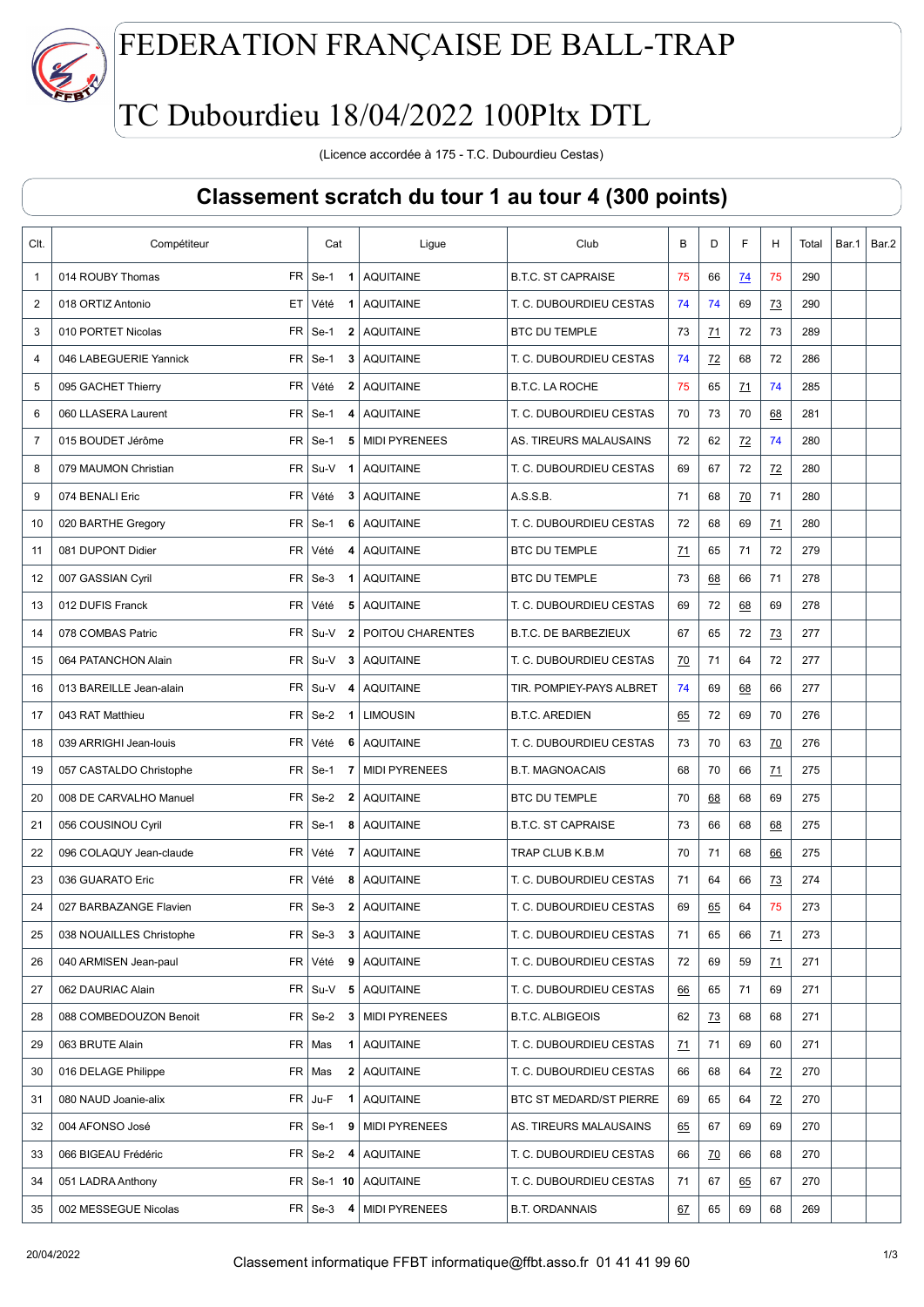| CIt. | Compétiteur                       | Cat                               | Ligue                          | Club                      | B         | D  | F         | н     | Total | Bar.1 | Bar.2 |
|------|-----------------------------------|-----------------------------------|--------------------------------|---------------------------|-----------|----|-----------|-------|-------|-------|-------|
| 36   | <b>FR</b><br>005 JUNCA Franck     | Se-1 11                           | <b>MIDI PYRENEES</b>           | AS. TIREURS MALAUSAINS    | <u>72</u> | 65 | 66        | 66    | 269   |       |       |
| 37   | 059 CASTALDO Catherine            | $FR$ Dame 1                       | <b>MIDI PYRENEES</b>           | <b>B.T. MAGNOACAIS</b>    | 73        | 66 | 65        | 65    | 269   |       |       |
| 38   | 028 BARBAZANGE Thierry            | $FR$ Se-3<br>5                    | <b>AQUITAINE</b>               | T. C. DUBOURDIEU CESTAS   | 62        | 62 | 73        | 71    | 268   |       |       |
| 39   | 083 DESPIERRE Marc                | FR   Mas<br>3                     | <b>AQUITAINE</b>               | <b>BTC DU TEMPLE</b>      | 69        | 61 | 71        | 67    | 268   |       |       |
| 40   | 085 FONTA Thierry<br>FR           | $Se-3$<br>6                       | <b>AQUITAINE</b>               | <b>BTC DU TEMPLE</b>      | 67        | 70 | 66        | 65    | 268   |       |       |
| 41   | 071 LACOSTE Alexandre             | $FR$ Se-3<br>7                    | AQUITAINE                      | <b>B.T.C. CAPDROT</b>     | 65        | 67 | <u>74</u> | 62    | 268   |       |       |
| 42   | 091 LABOUAL Patrick<br>FR I       | Vété 10                           | <b>AQUITAINE</b>               | TRAP CLUB K.B.M           | 66        | 67 | 60        | 74    | 267   |       |       |
| 43   | 041 BOUYGUES Arthur               | $FR$ Se-4<br>$\blacktriangleleft$ | <b>MIDI PYRENEES</b>           | TRAP CLUB BONNECOSTE      | 72        | 64 | 57        | 74    | 267   |       |       |
| 44   | <b>FR</b><br>017 DEBORD Mathieu   | Se-1 12                           | <b>AQUITAINE</b>               | T. C. DUBOURDIEU CESTAS   | 66        | 61 | 68        | $Z^2$ | 267   |       |       |
| 45   | FR I<br>073 LACOSTE Valentin      | $Ca-G$ 1                          | AQUITAINE                      | <b>B.T.C. CAPDROT</b>     | 64        | 66 | <u>66</u> | 70    | 266   |       |       |
| 46   | FR  <br>019 LAYRISSE Roland       | Vété 11                           | <b>AQUITAINE</b>               | T. C. DUBOURDIEU CESTAS   | 66        | 59 | 68        | $Z^2$ | 265   |       |       |
| 47   | 050 AUBERTIN Dominique            | $FR$ Vété 12                      | <b>AQUITAINE</b>               | <b>B.T.C. ST CAPRAISE</b> | 66        | 67 | 65        | 67    | 265   |       |       |
| 48   | 053 ETCHEPARE Jean-louis          | $FR$ Se-1 13                      | <b>AQUITAINE</b>               | <b>B.T.C. LA ROCHE</b>    | 59        | 68 | 66        | 71    | 264   |       |       |
| 49   | 044 BENITO Gérald                 | $FR$ Se-3<br>- 8                  | MIDI PYRENEES                  | AS. TIREURS MALAUSAINS    | 60        | 69 | 63        | 71    | 263   |       |       |
| 50   | 098 CAPY Jean-marc                | $FR$ Se-1 14                      | <b>AQUITAINE</b>               | TRAP CLUB K.B.M           | 64        | 66 | 65        | 67    | 262   |       |       |
| 51   | 009 LAFRAGUETA Lionel             | $FR$ Se-3<br>9                    | <b>AQUITAINE</b>               | <b>BTC DU TEMPLE</b>      | 68        | 61 | 67        | 66    | 262   |       |       |
| 52   | 090 GALAUD Bruno                  | $FR$ Se-3 10                      | MIDI PYRENEES                  | <b>B.T.C. ALBIGEOIS</b>   | 59        | 68 | 67        | 67    | 261   |       |       |
| 53   | 099 MAHIEZ Stéphane<br>FR         | Se-3 11                           | <b>AQUITAINE</b>               | T. C. DUBOURDIEU CESTAS   | 65        | 63 | 66        | 67    | 261   |       |       |
| 54   | <b>FR</b><br>022 METEAU Benjamin  | Se-4<br>$\mathbf{2}$              | <b>AQUITAINE</b>               | <b>BTC SORE</b>           | <u>70</u> | 64 | 65        | 59    | 258   |       |       |
| 55   | <b>FR</b><br>030 FAURE Thierry    | Vété 13                           | <b>AQUITAINE</b>               | <b>B.T.C. ST CAPRAISE</b> | 61        | 60 | 67        | 69    | 257   |       |       |
| 56   | <b>FR</b><br>055 LADRA Jean-bruno | Vété 14                           | <b>AQUITAINE</b>               | T. C. DUBOURDIEU CESTAS   | 56        | 67 | 67        | 66    | 256   |       |       |
| 57   | 082 ESPAGNET Eric<br><b>FR</b>    | Vété 15                           | <b>AQUITAINE</b>               | T. C. DUBOURDIEU CESTAS   | 68        | 59 | 58        | 70    | 255   |       |       |
| 58   | 033 VIGNOLLES Daniel              | $FR$ Su-V<br>6                    | AQUITAINE                      | T. C. DUBOURDIEU CESTAS   | 64        | 60 | 65        | 65    | 254   |       |       |
| 59   | 037 DESCHAMPS Willy               | $FR$ Se-2<br>5                    | AQUITAINE                      | T. C. DUBOURDIEU CESTAS   | 68        | 62 | 59        | 65    | 254   |       |       |
| 60   | 100 FELARD Patrick                |                                   | $FR$ Su-V 7 AQUITAINE          | CERCLE TIR DYONISIEN      | 65        | 55 | 63        | 70    | 253   |       |       |
| 61   | 087 MOLINA Jean-françois          |                                   | $FR$   Se-3 12   MIDI PYRENEES | <b>B.T.C. DU VAURAIS</b>  | 68        | 64 | 55        | 66    | 253   |       |       |
| 62   | 047 ARNAUDIN Serge                | $FR$ Su-V 8                       | AQUITAINE                      | CLUB B.T. AMBESIEN        | 59        | 61 | 69        | 63    | 252   |       |       |
| 63   | 001 ROUX Philippe<br>FR           |                                   | Vété 16   MIDI PYRENEES        | <b>B.T. ORDANNAIS</b>     | <u>61</u> | 67 | 55        | 68    | 251   |       |       |
| 64   | FR  <br>052 AZZARELLO Antoine     | $Ju-G$<br>$\overline{\mathbf{1}}$ | <b>AQUITAINE</b>               | TIR. POMPIEY-PAYS ALBRET  | 67        | 62 | 60        | 62    | 251   |       |       |
| 65   | 067 LASSAU Didier                 | FR Vété 17                        | AQUITAINE                      | BTC DU TEMPLE             | 63        | 66 | 61        | 61    | 251   |       |       |
| 66   | 077 POUGET Gilles                 | $FR$ Se-2 6                       | <b>AQUITAINE</b>               | BT ENTRE DEUX MERS        | 55        | 65 | 64        | 65    | 249   |       |       |
| 67   | 049 CHARLOIS Fabrice              | $FR$ Se-3 13                      | <b>POITOU CHARENTES</b>        | <b>BTC COGNAC</b>         | 67        | 65 | 58        | 58    | 248   |       |       |
| 68   | 034 RAYMOND Patrick               | $FR$ Se-3 14                      | AQUITAINE                      | T. C. DUBOURDIEU CESTAS   | 62        | 56 | <u>63</u> | 64    | 245   |       |       |
| 69   | 054 AZZARELLO Fabrice             |                                   | $FR$   Se-1 15   MIDI PYRENEES | AS. TIREURS MALAUSAINS    | 63        | 59 | 60        | 63    | 245   |       |       |
| 70   | 089 PISSONNIER Bernard            | $FR$ Vété 18                      | <b>LIMOUSIN</b>                | ASS. TIR DES FRESSANGES   | 65        | 68 | 51        | 61    | 245   |       |       |
| 71   | 061 PEREZ CONDE Alain             | $FR$ Su-V 9                       | AQUITAINE                      | T. C. DUBOURDIEU CESTAS   | 62        | 56 | 68        | 59    | 245   |       |       |
| 72   | FR<br>072 RENON Jean-marc         | Vété 19                           | <b>AQUITAINE</b>               | A.S.S.B.                  | 47        | 61 | 65        | 70    | 243   |       |       |
| 73   | 084 BARRAUD Eric<br>FR            | Vété 20                           | AQUITAINE                      | T. C. DUBOURDIEU CESTAS   | <u>65</u> | 57 | 59        | 62    | 243   |       |       |
| 74   | FR  <br>026 BARBAZANGE Enzo       | $Ju-G$ 2                          | <b>AQUITAINE</b>               | T. C. DUBOURDIEU CESTAS   | 69        | 50 | 54        | 69    | 242   |       |       |
| 75   | 068 LATRILLE Jean-noel<br>FR      | Vété 21                           | AQUITAINE                      | T. C. DUBOURDIEU CESTAS   | 66        | 65 | 59        | 52    | 242   |       |       |
| 76   | 024 RAYMOND Marielle              |                                   | $FR$ Dame $2$ AQUITAINE        | T. C. DUBOURDIEU CESTAS   | <u>57</u> | 53 | 67        | 64    | 241   |       |       |